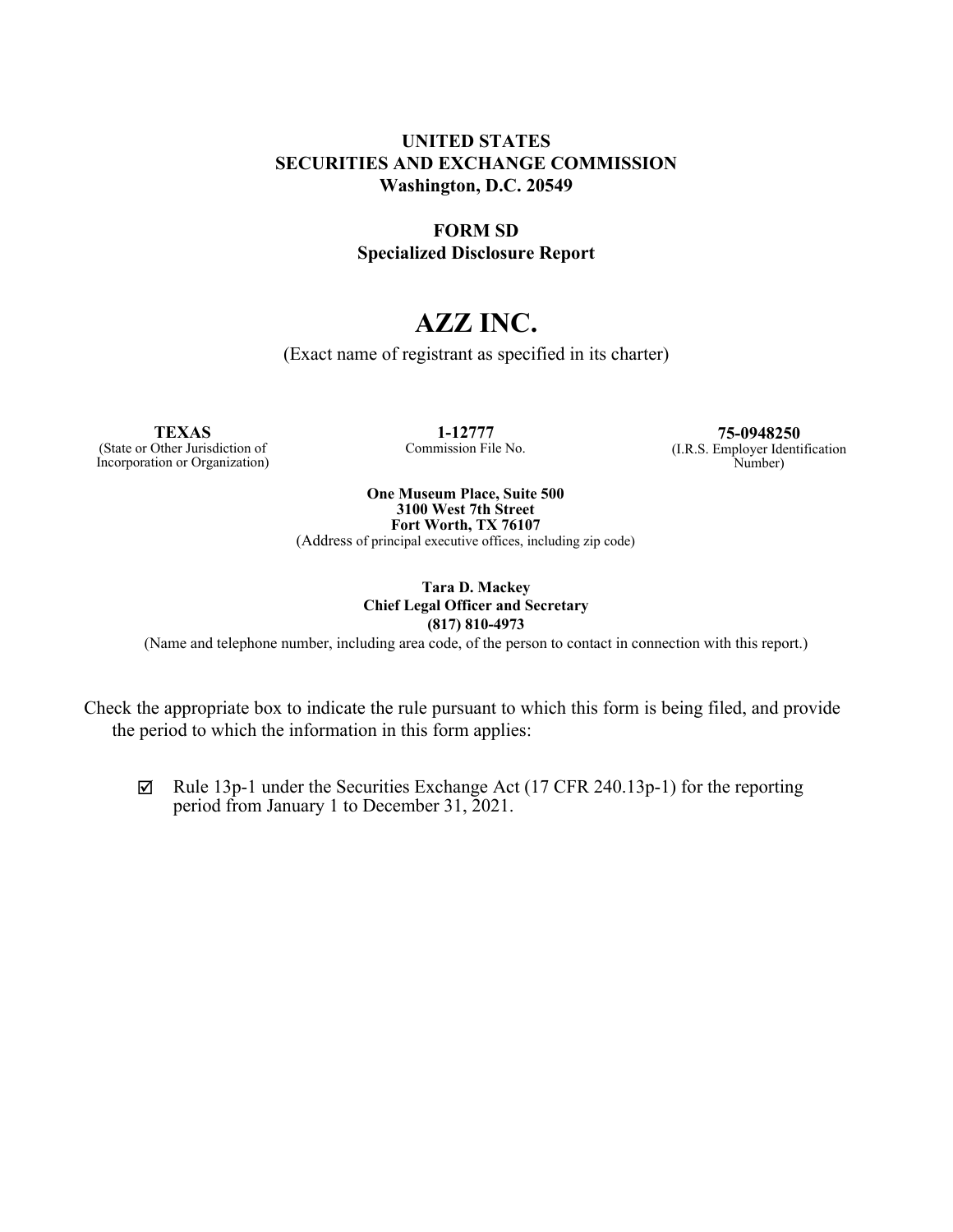#### **Section 1 – Conflict Minerals Disclosure**

#### **Item 1.01 Conflict Minerals Disclosure and Report**

In accordance with Rule 13p-1 under the Securities Exchange Act of 1934, as amended, AZZ Inc. ("the Company", "our" or "we") conducted a reasonable country of origin inquiry ("RCOI") to assess whether "conflict minerals" (in the form of tin, tantalum, tungsten and gold) necessary to the functionality or production of products we manufactured or contracted to manufacture in 2021 originated in the Democratic Republic of the Congo or an adjoining country (collectively, the "Covered Countries").

A copy of the Conflict Minerals Report for the calendar year ended December 31, 2021 is filed as Exhibit 1.01 hereto and is also publicly available on our internet website at www.azz.com.

#### **Item 1.02 Exhibit**

AZZ Inc.'s Conflict Minerals Report for the year ended December 31, 2021 is filed as Exhibit 1.01 hereto.

#### **Section 2 – Exhibits**

#### **Item 2.01 Exhibits**

The following exhibit is filed as part of this report:

| Exhibit No. | <b>Description</b>                                                           |
|-------------|------------------------------------------------------------------------------|
| 1.01        | Conflict Minerals Report as required by Items 1.01 and 1.02 of this Form SD. |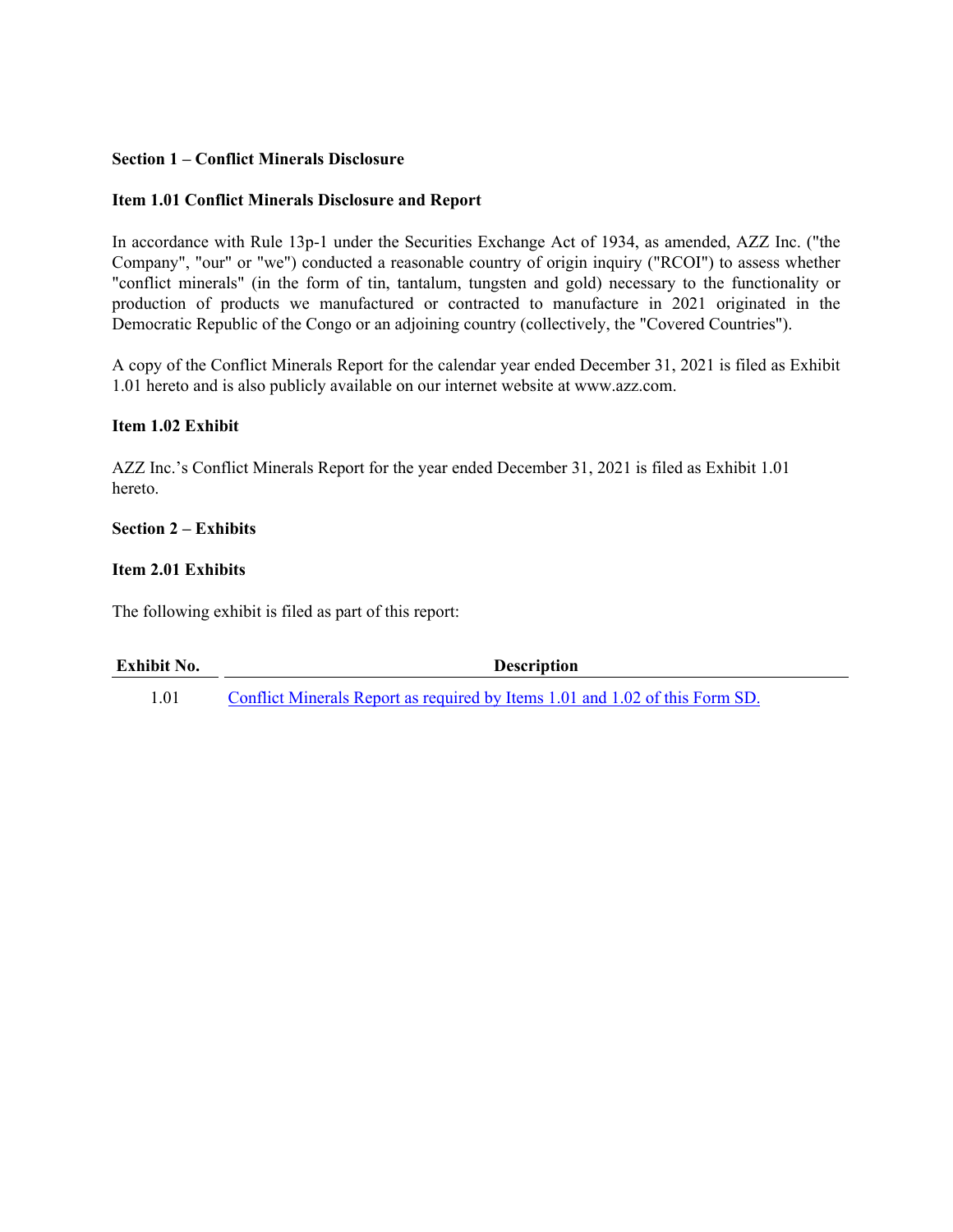#### **SIGNATURES**

Pursuant to the requirements of the Securities and Exchange Act of 1934, the registrant has duly caused this report to be signed on its behalf by the undersigned, thereunto duly authorized.

#### **AZZ Inc.**

By: /s/ Tara D. Mackey Tara D. Mackey Chief Legal Officer and Secretary

Date: May 25, 2022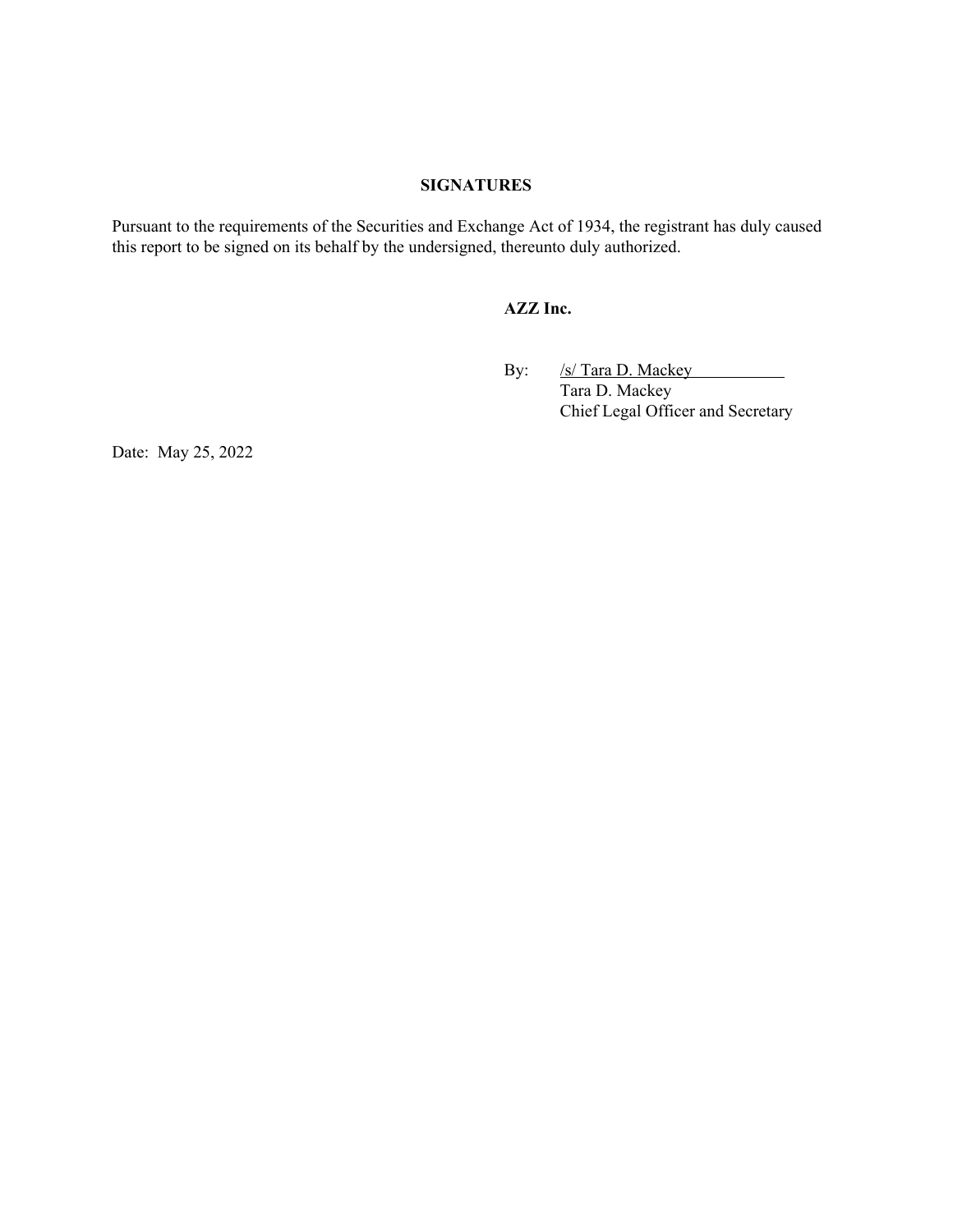## **Exhibit 1.01**

# **Conflict Minerals Report For The Year Ended December 31, 2021**

AZZ Inc. ("the Company", "our" or "we") has prepared this Report for the calendar year ended December 31, 2021 to satisfy the requirements of Rule 13p-1 of the Securities and Exchange Act ("the Conflict Minerals Rule" or "the Rule").

## **Company Overview**

The Company was established in 1956 and incorporated under the laws of the state of Texas. The Company is a global provider of galvanizing and a variety of metal coating solutions, welding solutions, specialty electrical equipment and highly engineered services to the power generation, transmission, distribution, refining and industrial markets.

During calendar year 2021, the Company had two distinct operating segments: the Metal Coatings segment and the Infrastructure Solutions segment. The Company's Metal Coatings segment is a leading provider of metal finishing solutions for corrosion protection, including hot-dip galvanizing, powder coating, anodizing and plating to the North American steel fabrication and other industries. The Company's Infrastructure Solutions segment is dedicated to delivering safe and reliable transmission of power from generation sources to end customers, and automated weld overlay solutions for corrosion and erosion mitigation to critical infrastructure in the energy markets worldwide.

For more information about the Company, please refer to our website at: **www.azz.com.** 

# **The Conflict Minerals Rule**

Rule 13p-1 was adopted by the Securities and Exchange Commission (the "SEC") to implement reporting and disclosure requirements related to conflict minerals as directed by the Dodd-Frank Wall Street Reform Act of 2010 ("Dodd-Frank"). The Rule imposes certain reporting obligations on SEC registrants whose manufactured products contain conflict minerals that are necessary to their functionality or production. The term "conflict minerals" is defined in Section 13(p) as (A) cassiterite, columbite-tantalite (coltan), gold, wolframite, and their derivatives, as limited by the Rule, tin, tantalum, tungsten, and gold ("3TGs" or "conflict minerals"); or (B) any other mineral or its derivatives determined by the Secretary of State to be financing conflict in the Democratic Republic of the Congo ("DRC") or any adjoining country that shares an internationally recognized border with the DRC. Companies requiring due diligence must use a nationally or internationally recognized standard in order to meet their compliance and reporting obligations and file a Conflict Minerals Report ("CMR") with the SEC that includes a description of those due diligence measures.

We determined that 3TGs were necessary to the functionality or production of certain products we manufactured or contracted to manufacture during the 2021 calendar year. Therefore, we conducted a reasonable country of origin inquiry ("RCOI") in good faith to determine whether any of the 3TGs in our products originated in the DRC or an adjoining country (collectively referred to as the "Covered Countries"). Based on its RCOI, the Company believes that its products could contain 3TGs that may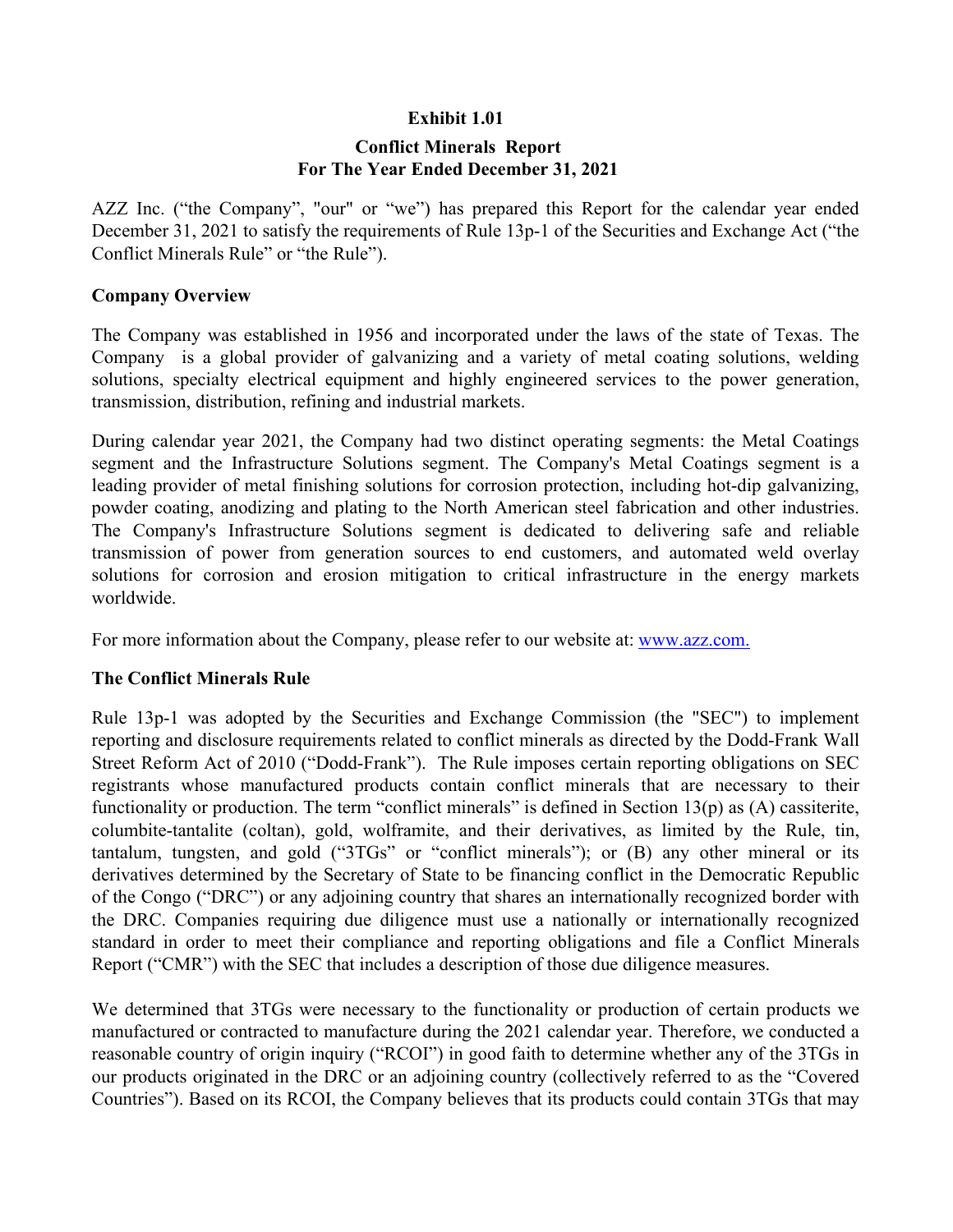have originated in the Covered Countries and, therefore, in accordance with the Rule, performed due diligence on the source and chain of custody of the 3TGs in question to determine whether its products are "DRC Conflict Free."

The Company designed its due diligence measures to conform, in all material respects, with the nationally recognized due diligence framework in The Organization for Economic Co-Operation and Development ("OECD") Due Diligence Guidance for Responsible Supply Chains of Minerals from Conflict-Affected and High-Risk Areas and the related Supplements for gold and for tin, tantalum and tungsten (the "OECD Guidance"). The OECD guidelines are commonly used among our publicly traded industry peers.

We are committed to complying with the requirements of the Rule and upholding responsible sourcing practices. As such, the Company has put into place a due diligence program to address human rights issues and responsible practices across its supply chain.

# **Reasonable Country of Origin Inquiry**

To determine whether 3TGs in the Company's products originated in Covered Countries, the Company retained Assent Compliance ("Assent"), a third-party service provider, to assist in reviewing its supply chain. The Company provided a list of suppliers to Assent for upload to the Assent Compliance Manager tool ("ACM"). The Company deemed it impractical to filter this list further to exclude some possibly irrelevant suppliers because the Company could not determine definitively the presence or absence of conflict minerals in all parts supplied to the Company for its products.

The Company utilized the Responsible Business Alliance and Global e-Sustainability Initiative's ("RBA-GeSI") Conflict Minerals Reporting Template ("CMRT"), version 6.01 or higher, to conduct a survey of all suppliers. During the supplier survey, the Company contacted suppliers via the ACM, a Software as a Service platform provided by Assent that enables its users to complete and track supplier communications as well as allow suppliers to upload completed CMRTs directly to the platform for assessment and management.

Assent requested that all suppliers complete a CMRT and included training and education to guide suppliers on best practices and the use of this template. Assent monitored and tracked all communications in the ACM for future reporting and transparency. The Company directly contacted suppliers that were unresponsive to Assent's communications during the due diligence process and requested such suppliers to complete the CMRT form and submit such form to Assent.

The ACM includes automated data validation on all submitted CMRTs. The goal of data validation is to increase the accuracy of submissions and identify any contradictory answers in the CMRT. All submitted forms are accepted and classified as valid or invalid in order to retain data. Suppliers submitting invalid forms are contacted and are encouraged to submit a valid form. Suppliers are also provided with guidance on how to correct these validation errors.

Assent compared the list of smelters and refiners provided in the Company's suppliers' responses to the lists of smelters maintained by the Responsible Mineral Initiative ("RMI") and, if a supplier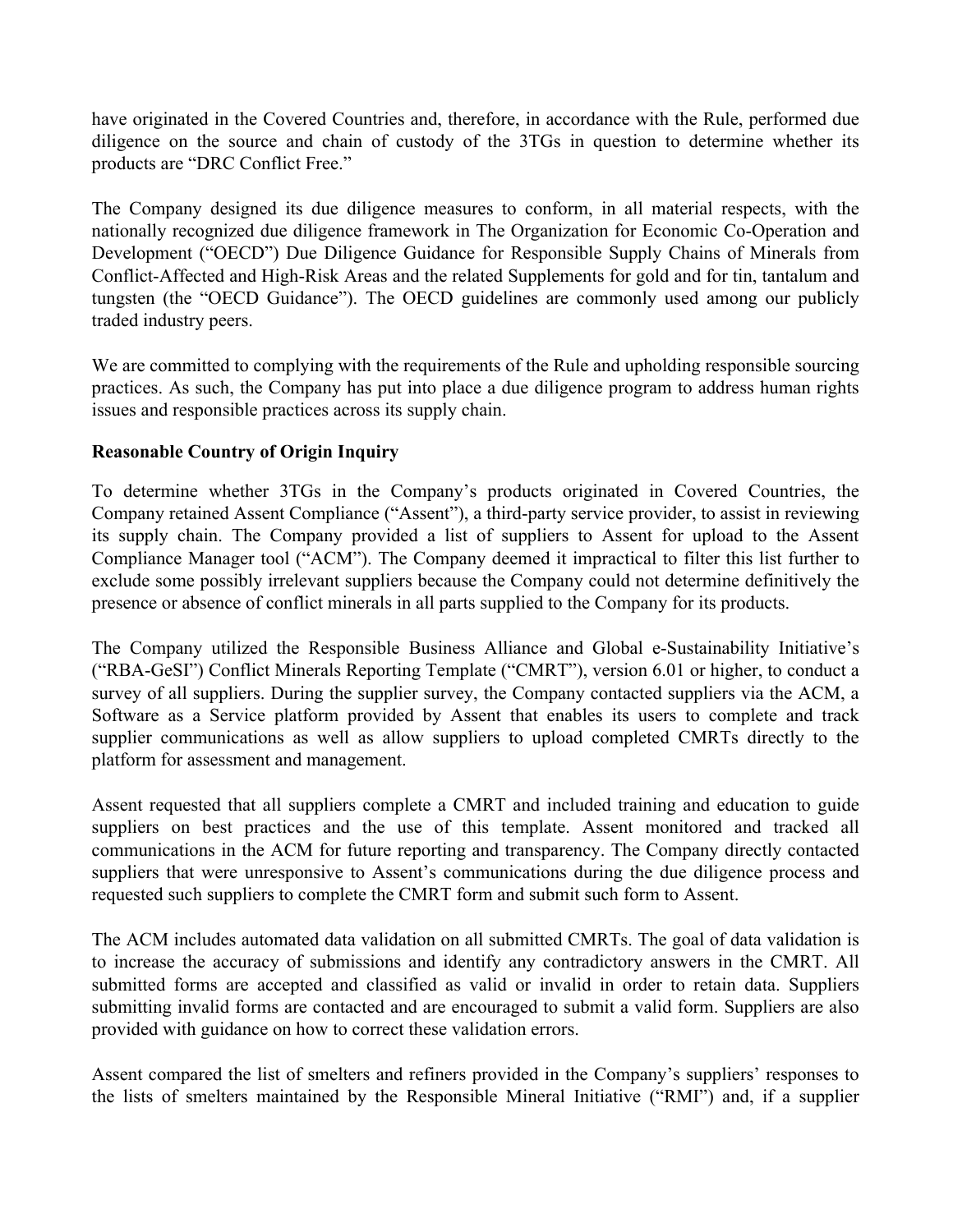indicated that a facility was certified as conflict-free, confirmed that the facility was listed on RMI's list of validated conflict free smelters and refiners of 3TGs. Assent used data collected through supply chain information shared via upstream audit programs to support source of origin determinations. All respective smelters are conformant to the RMI assessment protocol for conflict-free sourcing.

Based on the RCOI, The Company had reason to believe that some of the 3TGs may have originated from the Covered Countries, and, therefore, in accordance with the Rule, performed due diligence on the source and chain of custody of the conflict minerals in question.

# **Due Diligence Measures Performed**

The Company is a downstream consumer of 3TGs – we do not purchase raw or smelted ores and are several supply–chain layers removed from the mining and processing of these metals. Accordingly, we relied on the participation of our direct suppliers to perform our reasonable country of origin inquiry for calendar year 2021.

Our due diligence measures were designed to be in conformity with the criteria set forth in the internationally-recognized OECD Guidance, as set forth below.

# *Step 1: Establish Company Management Systems*

We undertook the following measures to establish an internal management system to support supply chain due diligence:

- Assembled an internal, cross-functional team to oversee the Company's conflict minerals compliance program. The team reports to the Chief Legal Officer and includes representatives from the Company's corporate team and our relevant business segments.
- Adopted a conflict minerals policy and posted that policy on the Company's website.
- Documented the process the Company follows to collect information from direct suppliers about the use and origin of the 3TGs in its supply chain and to make risk-based sourcing decisions based on that information.
- Developed a conflict minerals compliance clause for use in future supplier agreements that will require suppliers to: (1) implement a conflict minerals policy; (2) exercise due diligence to investigate the source of 3TGs contained in the products supplied to the Company; and (3) respond in a timely manner to information requests from the Company pertaining to conflict minerals.
- Communicated that the Company's ethics hotline AZZ Alertline (https://azz.alertline.com) – can be used to report concerns regarding compliance with the SEC's Conflict Minerals Rule.
- Engaged Assent to assist with evaluating supply chain information regarding 3TGs, identifying potential risks, and developing and implementing additional due diligence steps that we may undertake with suppliers.
- Leveraged Assent's platform to maintain a supplier survey database to ensure the retention of relevant documentation.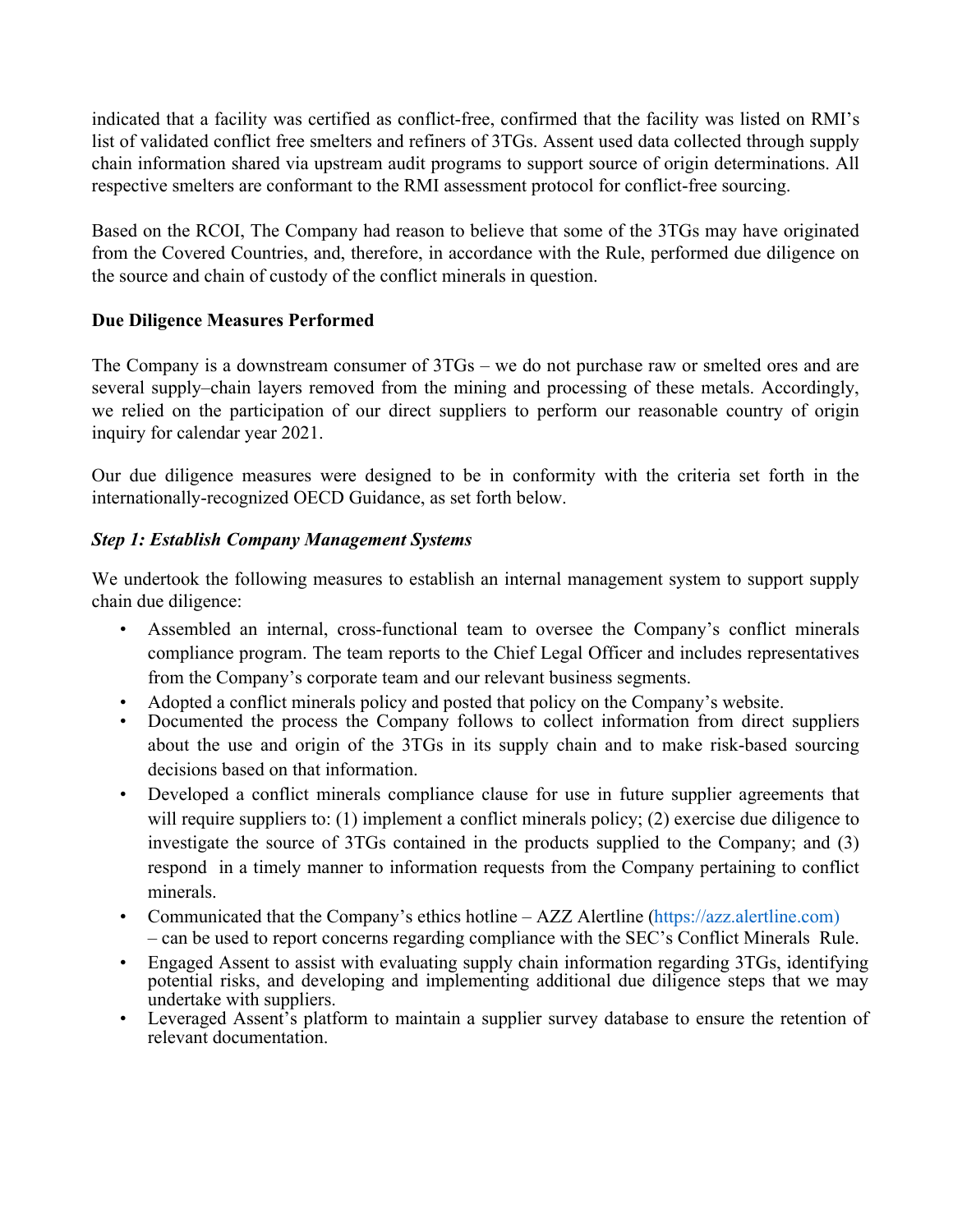#### *Step 2: Identify and assess risks in the supply chain*

Due to the Company's size, the complexity of certain products, and the constant evolution of the supply chain, it is difficult to identify parties upstream from direct suppliers. Risks are identified automatically in the ACM based on criteria established for supplier responses in the System. These risks are addressed by Assent's supply chain staff and members of the Conflict Minerals team internally who contact the supplier, gather pertinent data and perform an assessment of the supplier's conflict minerals status.

In accordance with OECD Guidance, it is important to identify and assess risks associated with conflict minerals in the supply chain. Risks were identified by assessing the due diligence practices of smelters and refiners identified in the supply chain by upstream suppliers that listed mineral processing facilities on their CMRT declarations. Assent compared these facilities listed in the responses to the list of smelters and refiners maintained by the RMI to ensure that the facilities met the RMI definition of a 3TGs processing facility that was operational during the 2021 calendar year.

In order to assess the risk that any of these smelters posed to the Company's supply chain, Assent determined if the smelter had been audited against a standard in conformance with the OECD Guidance. The Company does not typically have a direct relationship with 3TGs smelters and refiners and does not perform or direct audits of these entities within its supply chain. Smelters that have completed an audit are considered to be DRC-Conflict Free. In cases where a smelter's due diligence practices have not been audited, a potential supply chain risk exists.

Each facility that meets the RMI definition of a smelter or refiner of 3TGs is assessed according to red flag indicators defined in the OECD Guidance. Assent uses numerous factors to determine the level of risk that each smelter poses to the supply chain by identifying red flags. These factors include:

- Geographic proximity to the DRC and Covered Countries;
- Known mineral source country of origin;
- Responsible Minerals Assurance Process (RMAP) audit status;
- Credible evidence of unethical or conflict sourcing;
- Peer Assessments conducted by credible third-party sources.

As part of the Company's risk management plan under the OECD Guidance, when facilities with red flags were reported on a CMRT by one of the suppliers surveyed, risk mitigation activities are initiated. Through Assent, submissions that include any red flag facilities immediately produce a receipt instructing the supplier to take their own risk mitigation actions, including submission of a product specific CMRT to better identify the connection to products that they supply to the Company, and escalating up to removal of these red flag smelters from their supply chain.

As per the OECD Guidance, risk mitigation will depend on the supplier's specific context. Suppliers are given clear performance objectives within reasonable timeframes with the ultimate goal of progressive elimination of these red flags from the supply chain. In addition, suppliers are guided to the Assent University learning platform to engage in educational materials on mitigating the risk of smelters or refiners on the supply chain.

Additionally, suppliers are evaluated on program strength (further assisting in identifying risk in the supply chain). Evaluating and tracking the strength of the program meets the OECD Guidance and can assist in making key risk mitigation decisions as the program progresses. The criteria used to evaluate the strength of the program are based on these four questions in the CMRT: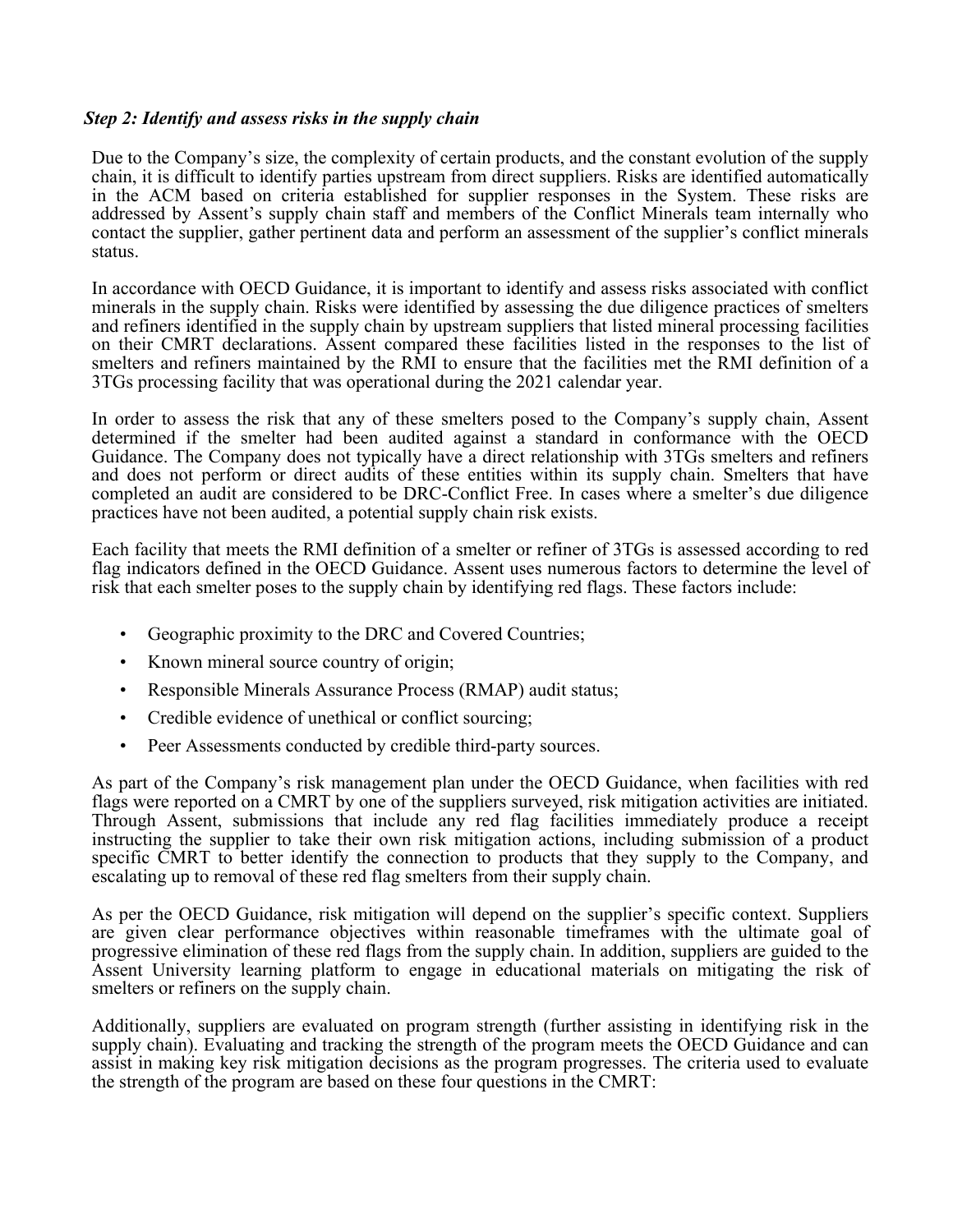A. Have you established a conflict minerals sourcing policy?

E. Have you implemented due diligence measures for conflict-free sourcing?

G. Do you review due diligence information received from your suppliers against your company's expectations?

H. Does your review process include corrective action management?

When suppliers meet or exceed those criteria (Yes to at least A, E, G, H), they are deemed to have a strong program. When suppliers do not meet those criteria, they are deemed to have a weak program.

## *Step 3: Design and implement a strategy to respond to identified risks*

Assent's red flag review process is consistent with OECD Guidance. According to that process, the Company is required to follow-up with suppliers who respond that their products may contain 3TGs that originated in one of the Covered Countries or whose origin is unknown. The purpose of that follow-up is to identify the smelters and refiners from which those minerals were sourced and crosscheck those facilities against the list of smelters/refiners designated as "conflict free" by the Electronic Industry Citizenship Coalition's Conflict-Free Sourcing Initiative ("CFSI"). The Company considers the results of that inquiry when deciding how to respond to any identified risks (*e.g.*, encouraging suppliers to transition away from non-CFSI- compliant smelters and refiners, discontinuing sourcing from a supplier, etc.).

# *Step 4: Carry out an independent third-party audit of smelter/refiner due diligence practices*

The Company supports the mission of CFSI's Conflict-Free Smelter Program ("CFSP"), an assessment scheme that facilitates independent third-party audits of smelters and refiners. As a downstream consumer of conflict minerals, however, the Company is not required by the OECD guidelines to directly audit the smelters/refiners in its supply chain.

The Company does not have a direct relationship with any 3TGs smelters or refiners and does not perform or direct audits of these entities within its supply chain. Instead, the Company relies on thirdparty audits of smelters and refiners conducted as part of the RMAP, which uses independent private sector auditors to audit the source, including the mines of origin, and the chain of custody of the conflict minerals used by smelters and refiners that agree to participate in the program.

Assent also directly contacts smelters and refiners that are not currently enrolled in the RMAP to encourage their participation and gather information regarding each facilities' sourcing practices on behalf of its compliance partners.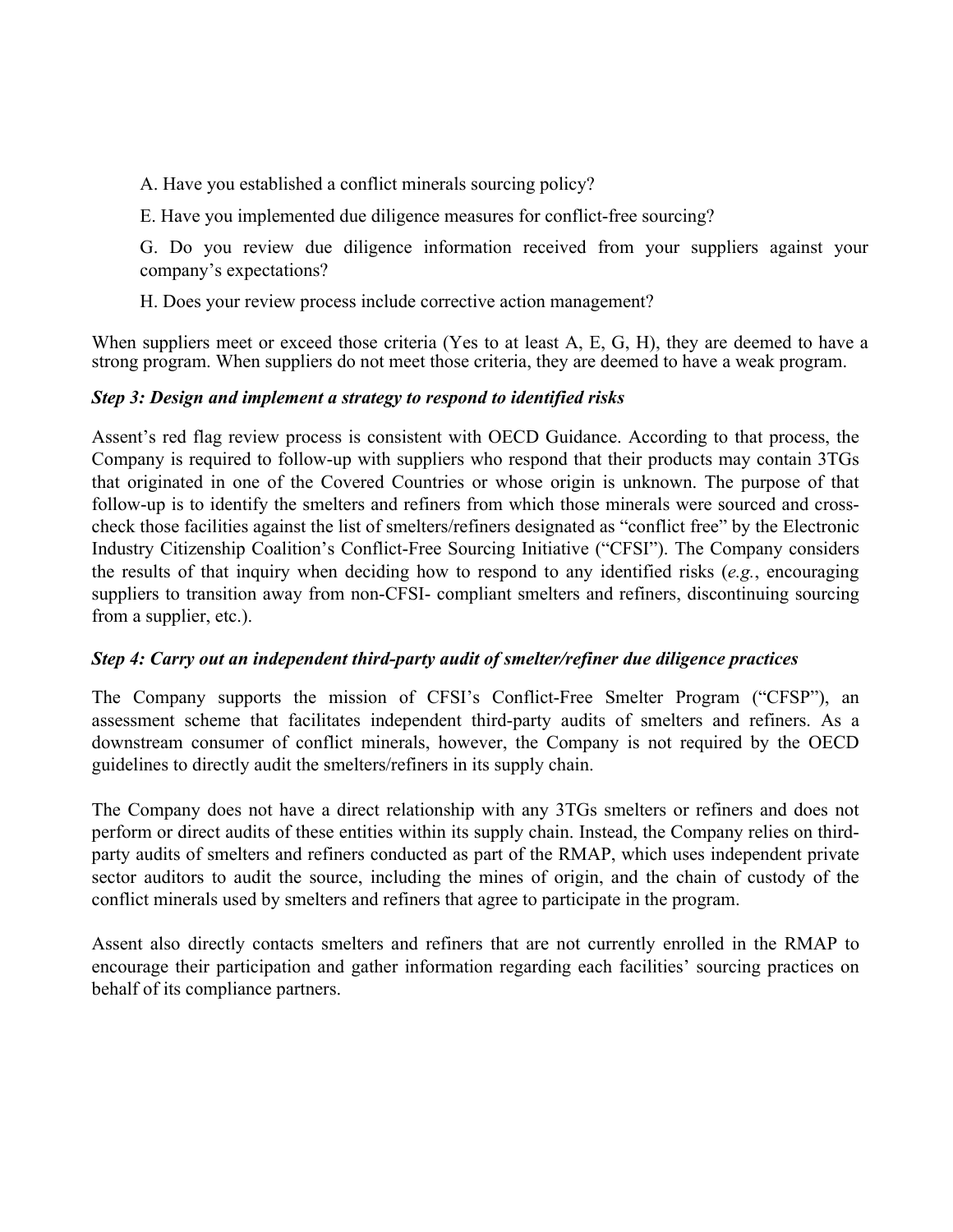# *Step 5: Report annually on supply chain due diligence*

The CMR and the associated Form SD are available online through www.azz.com.

## **Results of Due Diligence**

After performing a RCOI and due diligence for 2021, we have no reason to believe that any of our suppliers source 3TGs that directly or indirectly benefit the armed groups in the Covered Countries.

As of May 20, 2022, the Company validated 336 smelters or refiners identified within its supply chain. If a supplier indicated that the facility was certified as "conflict-free," such status was confirmed by Assent if the facility was listed by the RMI as certified. We received responses from approximately sixty-one percent (61%) of our surveyed suppliers (the "Respondents"). We reviewed the responses against criteria developed to determine which responses required further engagement with the Respondents. These criteria included untimely or incomplete responses as well as inconsistencies within the data reported in the CMRT. The Respondents' responses provided data at a company, user-defined or product level. Thirty-seven percent (37%) of the Respondents' responses provided representations that their products do not contain 3TGs. Sixty-two percent (62%) of the Respondents' responses identified smelters or refiners for the products they sell to us (the "Respondent Identified Responses"). Sixty-eight percent (68%) of the smelters or refiners identified in Respondent Identified Responses were RMAP certified conformant smelters or refiners.

Due diligence is ongoing and the information received continues to improve in quantity and quality, but many of the responses received provided data at a company or divisional level, indicated an "unknown" status in terms of determining the origin of the 3TGs, or did not specify the smelters or refiners used for materials specifically supplied to us. We cannot definitively determine whether any of the 3TGs reported by the suppliers were contained in materials supplied to us or validate that any of these smelters or refiners are actually in our supply chain. While many of the smelters and refiners in our supply chain have been verified to be conflict-free, we were unable to establish the conflict status of all of our products.

# **Continuous Risk Mitigation Efforts**

The Company intends to continue to comply with the Rule on an annual basis and expand or narrow the scope of future due diligence efforts in light of any changes in its supply chain. The Company also intends to implement steps to continue to improve the information gathered from its due diligence, including taking actions designed to increase the response rate of supplier solicitations. Additionally, the Company intends to take the following steps to mitigate the risk that the 3TGs in its products may benefit armed groups during the next reporting period:

- Endeavor to improve the number and quality of supplier responses through more active supplier engagement.
- Seek to include a conflict minerals compliance clause in the Company's new or renewed supplier agreements.